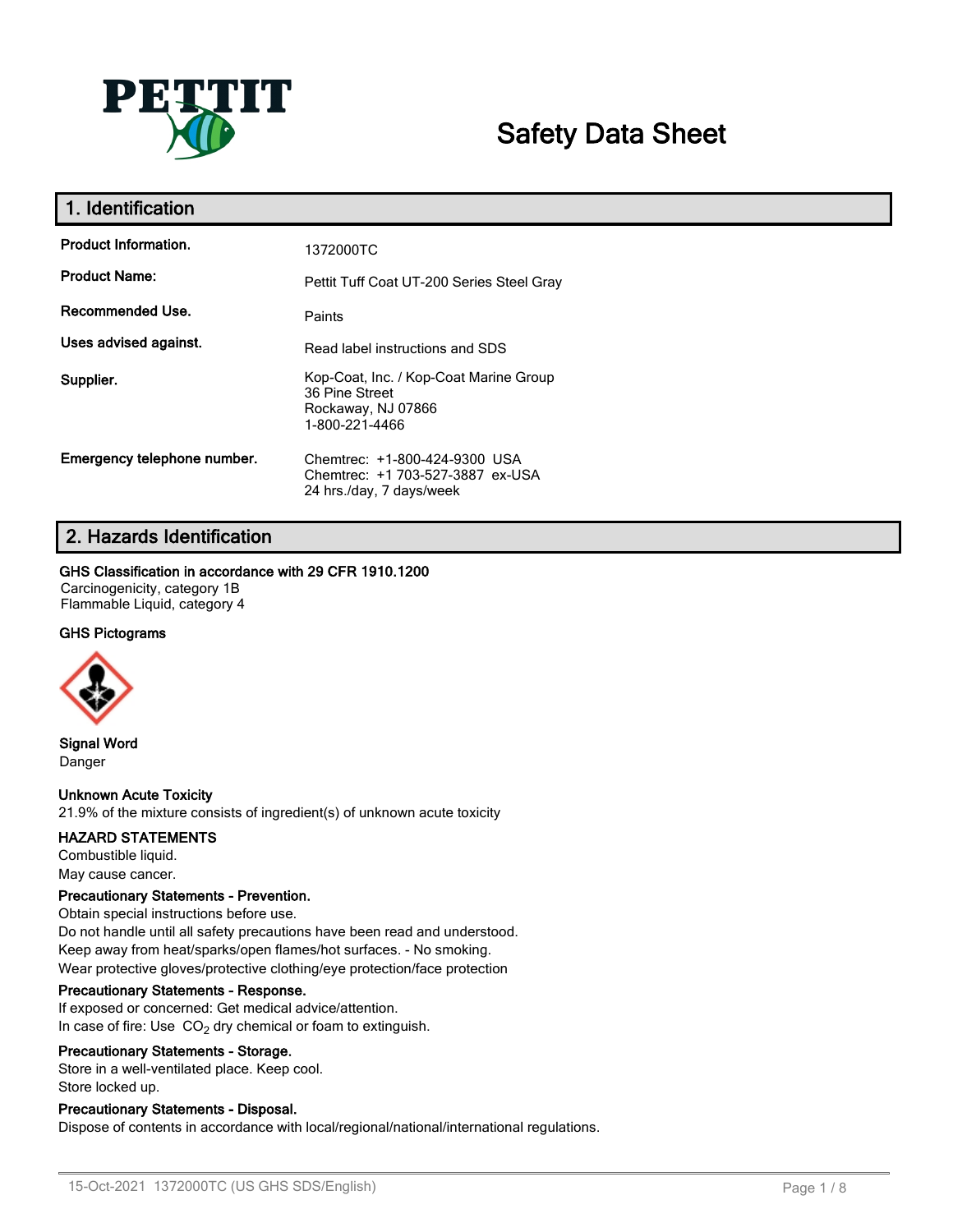# **3. Composition/Information on Ingredients**

| <b>Chemical Name</b>                         | CAS-No.    | <u>Wt. %</u> |
|----------------------------------------------|------------|--------------|
|                                              |            |              |
| Calcium carbonate (Limestone)                | 1317-65-3  | $10 - 25$    |
| Hydrotreated aliphatic petroleum distillates | 64742-52-5 | $2.5 - 10$   |
| Titanium dioxide                             | 13463-67-7 | $2.5 - 10$   |
| Diethylene glycol monoethyl ether            | 111-90-0   | $2.5 - 10$   |
| Zinc oxide                                   | 1314-13-2  | $0.1 - 1.0$  |
| Talc                                         | 14807-96-6 | $0.1 - 1.0$  |
| Triethylamine                                | 121-44-8   | $0.1 - 1.0$  |
| Carbon black                                 | 1333-86-4  | $0.1 - 1.0$  |
| Ammonium hydroxide                           | 1336-21-6  | $0.1 - 1.0$  |

The exact percentage (concentration) of composition has been withheld as a trade secret.

# **4. First-aid Measures**

#### **Description of first-aid measures.**

#### **General advice.**

Move victim to a safe isolated area. When symptoms persist or in all cases of doubt seek medical advice. Call a poison control center or doctor for treatment advice.

#### **Inhalation.**

Move to fresh air. Apply artificial respiration if victim is not breathing. Call a poison control center or doctor for treatment advice.

#### **Skin contact.**

Wash off immediately with soap and plenty of water. Remove all contaminated clothes and shoes. Remove and wash contaminated clothing before re-use. Call a poison control center or doctor for treatment advice.

#### **Eye contact.**

Immediately flush with plenty of water. After initial flushing, remove any contact lenses and continue flushing for at least 15 minutes. Call a poison control center or doctor for treatment advice.

#### **Ingestion.**

Do not induce vomiting unless directed to do so by a physician or poison control center. Never give anything by mouth to an unconscious person. If swallowed, call a poison control center or doctor immediately.

#### **Symptoms.**

See Section 2 and Section 11, Toxicological effects for description of potential symptoms.

#### **Notes to physician.**

Treat symptomatically.

# **5. Fire-fighting Measures**

### **Extinguishing media.**

#### **Suitable extinguishing media.**

Use:. Dry powder. Alcohol-resistant foam. Carbon dioxide (CO<sub>2</sub>). Water may be used to cool and prevent the rupture of containers that are exposed to the heat from a fire.

#### **Extinguishing media which shall not be used for safety reasons.**

Water may be unsuitable for extinguishing fires.

#### **Special hazards arising from the substance or mixture.**

Vapors may travel to areas away from work site before igniting/flashing back to vapor source. Thermal decomposition can lead to release of irritating and toxic gases and vapors. Most vapors are heavier than air. Vapors may spread along ground and collect in low or confined areas (sewers, basements, tanks). Vapors may travel to source of ignition and flash back. Air/vapor mixtures may explode when ignited. Containers may explode when heated.

### **Advice for firefighters.**

Evacuate personnel to safe areas.As in any fire, wear self-contained breathing apparatus pressure-demand, MSHA/NIOSH (approved or equivalent) and full protective gear.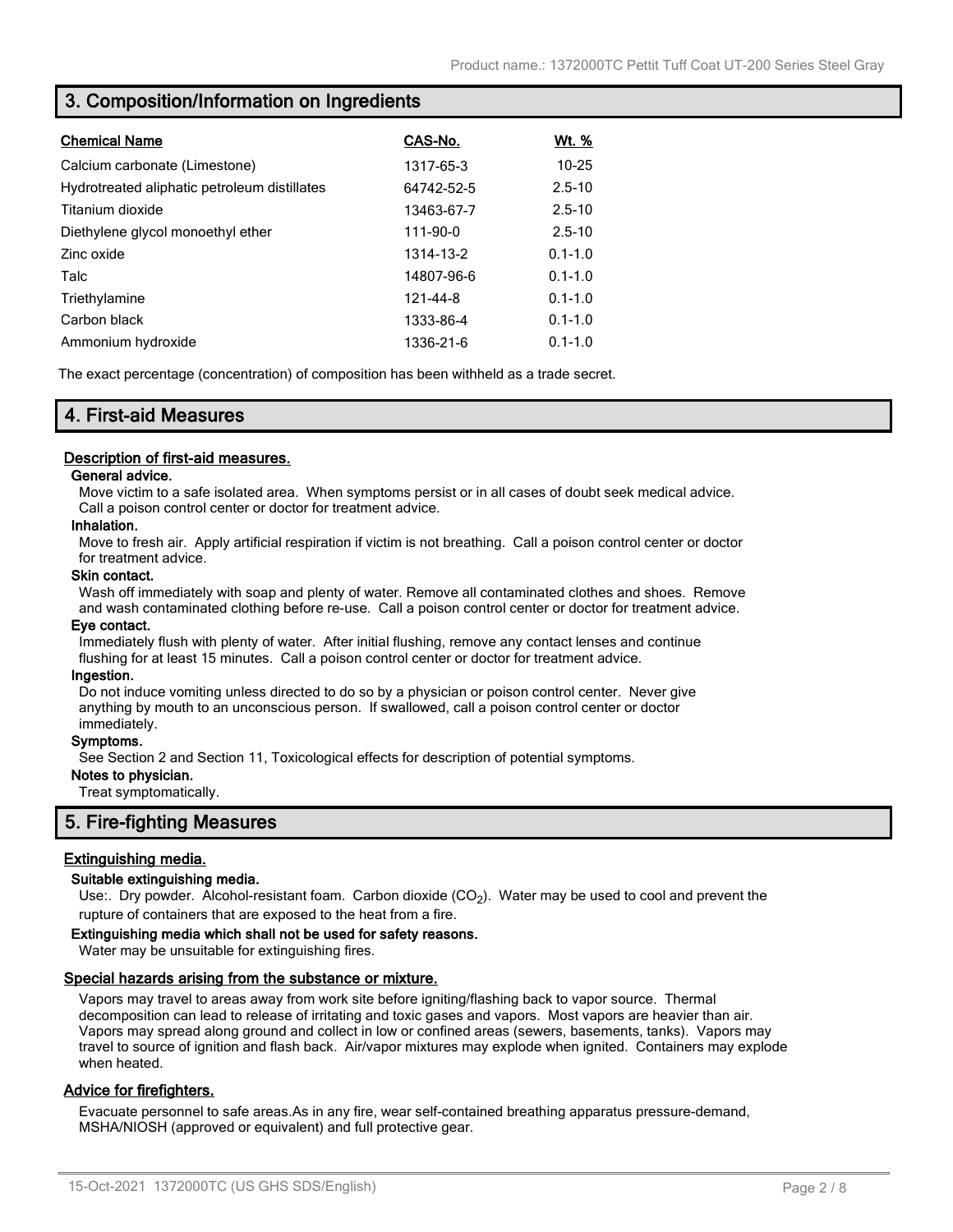# **6. Accidental Release Measures**

#### **Personal precautions, protective equipment and emergency procedures. Personal precautions.**

Avoid contact with skin, eyes and clothing. Ensure adequate ventilation, especially in confined areas. All equipment used when handling the product must be grounded. Eliminate all ignition sources (no smoking, flares, sparks or flames in immediate area). Wear protective gloves/clothing and eye/face protection. Stop all work that requires a naked flame, stop all vehicles, stop all machines and equipment that may cause sparks or flames. Do not breathe vapors or spray mist. Avoid exceeding of the given occupational exposure limits (see section 8). Thoroughly decontaminate all protective equipment after use.

#### **Advice for emergency responders.**

Refer to protective measures listed in sections 7 and 8. Use personal protection recommended in Section 8.

#### **Environmental precautions.**

Prevent further leakage or spillage if safe to do so. Do not allow material to contaminate ground water system. Prevent entry into waterways, sewers, basements or confined areas. See Section 12 for additional Ecological information.

#### **Methods and materials for containment and cleaning up.**

#### **Methods for Containment.**

Absorb with earth, sand or other non-combustible material and transfer to containers for later disposal. Prevent further leakage or spillage if safe to do so. Pick up and transfer to properly labeled containers. Clean contaminated surface thoroughly. Ground and bond containers when transferring material. Take precautionary measures against static discharges. Use personal protective equipment. Remove all sources of ignition.

#### **Methods for cleaning up.**

Prevent further leakage or spillage if safe to do so. Keep away from open flames, hot surfaces and sources of ignition. Keep in suitable and closed containers for disposal. All equipment used when handling the product must be grounded. Keep combustibles (wood, paper, oil, etc) away from spilled material. Ventilate the area. Use personal protective equipment as required. Shut off ignition sources; including electrical equipment and flames. Clean contaminated objects and areas thoroughly while observing environmental regulations. Never return spills in original containers for re-use.

#### **Reference to other sections.**

See section 8 for more information.

# **7. Handling and Storage**

# **Conditions for safe storage, including any incompatibilities.**

#### **Advice on safe handling.**

Avoid contact with skin, eyes and clothing. Handle in accordance with good industrial hygiene and safety practice. Keep away from open flames, hot surfaces and sources of ignition. Do not pressurize, cut, weld, braze, solder, drill, grind, or expose container to heat, flame, sparks, static electricity, or other sources of ignition. Wash hands before breaks and immediately after handling the product. All equipment used when handling the product must be grounded. Take precautionary measures against static discharges. Do not breathe vapors or spray mist. Use according to package label instructions. Ground and bond containers when transferring material.

#### **Hygiene measures.**

Handle in accordance with good industrial hygiene and safety practice for diagnostics. Do not eat, drink or smoke when using this product. Remove and wash contaminated clothing before re-use. Avoid contact with skin, eyes and clothing. Wash hands before breaks and immediately after handling the product.

#### **Storage Conditions.**

Keep container closed when not in use. Keep in properly labeled containers. Keep containers tightly closed in a dry, cool and well-ventilated place. Store in accordance with local regulations. Keep from freezing. Keep away from food, drink and animal feedingstuffs. Keep away from heat, hot surfaces, sparks, open flames and other ignition sources. No smoking.

# **8. Exposure Controls/Personal Protection**

| Ingredients with Occupational Exposure Limits     |                      |                       |                                    |                         |
|---------------------------------------------------|----------------------|-----------------------|------------------------------------|-------------------------|
| <b>Chemical Name</b>                              | <b>ACGIH TLV-TWA</b> | <b>ACGIH-TLV STEL</b> | <b>OSHA PEL-TWA</b>                | <b>OSHA PEL-CEILING</b> |
| Calcium carbonate (Limestone)<br>Titanium dioxide | N.E.<br>10 mg/m $3$  | N.E.<br>N.E.          | 15 mg/m $3$<br>$15 \text{ ma/m}^3$ | N.E.<br>N.E.            |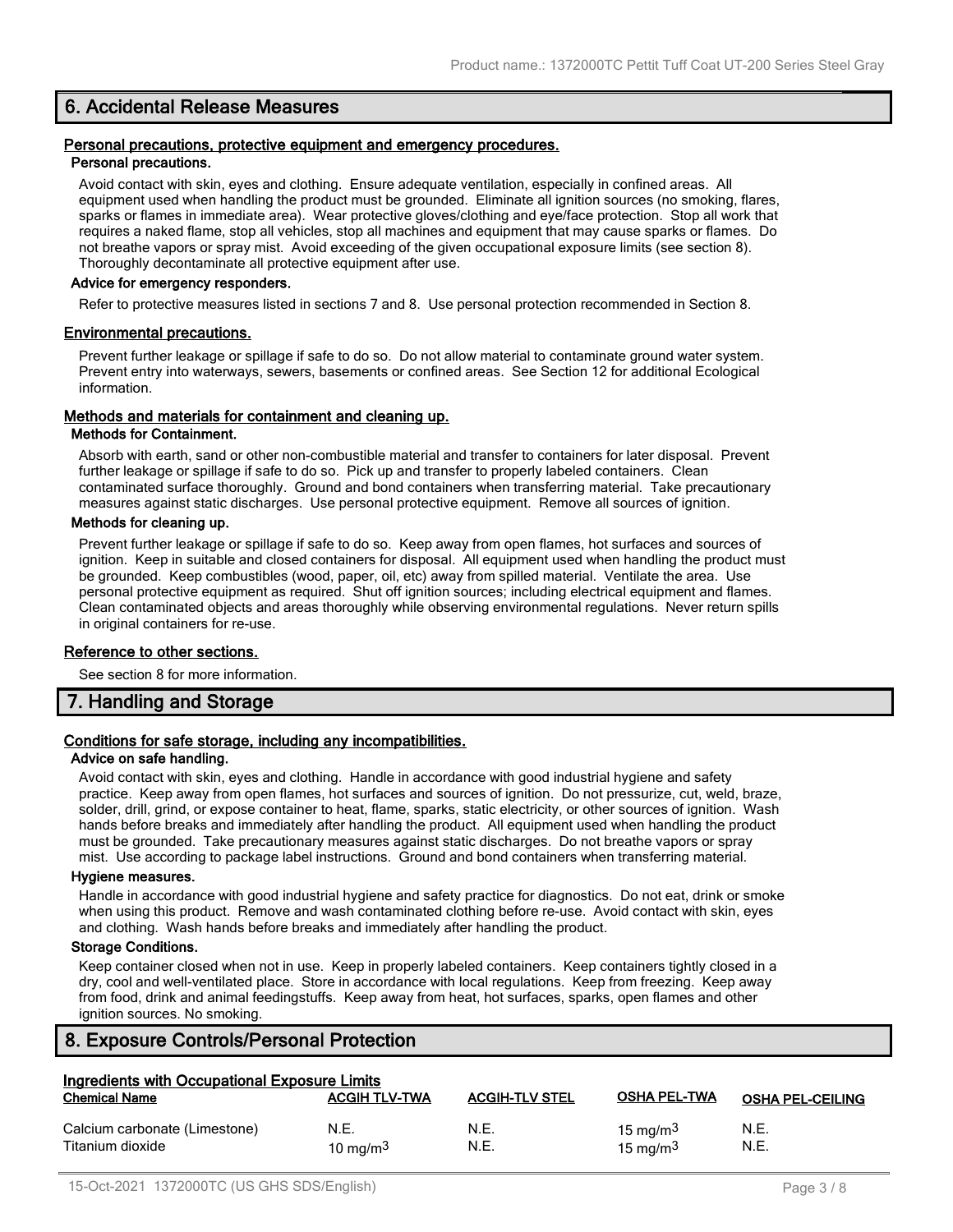Product name.: 1372000TC Pettit Tuff Coat UT-200 Series Steel Gray

| Zinc oxide    | 2 mg/m <sup>3</sup> | 10 mg/m $3$ | 5 mg/m <sup>3</sup> | N.E. |
|---------------|---------------------|-------------|---------------------|------|
| Talc          | 2 mg/m <sup>3</sup> | N.E.        | N.E.                | N.E. |
| Triethylamine | $0.5$ ppm           | ppm         | 25 ppm              | N.E. |
| Carbon black  | 3 mg/m <sup>3</sup> | N.E.        | 3.5 mg/m $3$        | N.E. |

#### **TLV = Threshold Limit Value TWA = Time Weighted Average PEL = Permissible Exposure Limit STEL = Short-Term Exposure Limit N.E. = Not Established**

#### **Engineering Measures.**

Ensure adequate ventilation, especially in confined areas. Apply technical measures to comply with the occupational exposure limits.

#### **Personal protective equipment.**

#### **Eye/Face Protection.**

If splashes are likely to occur, wear:. Face-shield. Safety glasses with side-shields. Tightly fitting safety goggles.

#### **Skin and body protection.**

Use:. Long sleeved clothing. Protective shoes or boots. Solvent-resistant gloves. Solvent-resistant apron and boots. Wear impervious gloves and/or clothing if needed to prevent contact with the material. Gloves must be inspected prior to use. Please observe the instructions regarding permeability and breakthrough time which are provided by the supplier of the gloves. Also take into consideration the specific local conditions under which the product is used, such as the danger of cuts, abrasion. Remove and wash contaminated clothing before re-use.

#### **Respiratory protection.**

In case of inadequate ventilation wear respiratory protection. If exposure limits are exceeded or irritation is experienced, respiratory protection should be worn. Respiratory protection must be provided in accordance with current local regulations.

# **9. Physical and chemical properties.**

#### **Information on basic physical and chemical properties.**

| <b>Physical state</b>                     | Liquid                   |
|-------------------------------------------|--------------------------|
| Appearance                                | No Information           |
| Color                                     | Gray                     |
| Odor                                      | No Information           |
| <b>Odor Threshold</b>                     | No Information           |
| рH                                        | No Information           |
| Melting/freezing point., °C (°F)          | No Information           |
| Flash Point., °C (°F)                     | 91 (195.80)              |
| Boiling point/boiling range., °C (°F)     | 100 - 3,000 (212 - 5432) |
| <b>Evaporation rate</b>                   | No Information           |
| <b>Explosive properties.</b>              | No Information           |
| Vapor pressure.                           | No Information           |
| Vapor density.                            | No Information           |
| Specific Gravity. (g/cm <sup>3</sup> )    | 1.205                    |
| Water solubility.                         | No Information           |
| <b>Partition coefficient.</b>             | No Information           |
| Autoignition temperature., °C             | No Information           |
| Decomposition Temperature °C.             | No Information           |
| Viscosity, kinematic.                     | $>22$ mm $2/s$           |
| Other information.                        |                          |
| Volatile organic compounds (VOC) content. | 53 g/L                   |
| Density, Ib/gal                           | 10.036                   |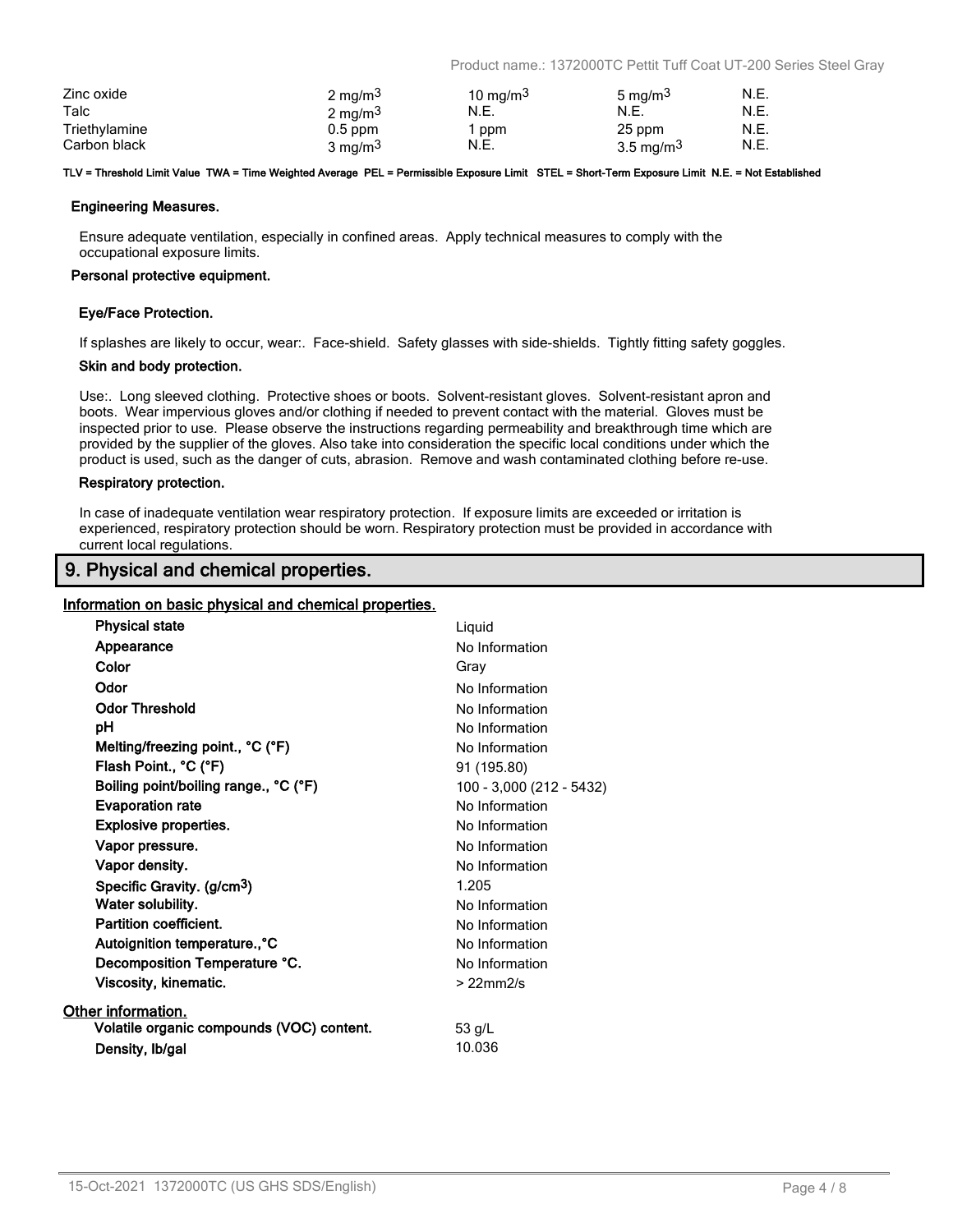# **10. Stability and Reactivity**

#### **Reactivity.**

Stable under normal conditions.

### **Chemical stability.**

Stable under recommended storage conditions.

#### **Possibility of hazardous reactions.**

None known based on information supplied.

#### **Conditions to Avoid.**

Heat (temperatures above flash point), sparks, ignition points, flames, static electricity. Keep away from heat and sources of ignition. Do not freeze.

#### **Incompatible Materials.**

None known based on information supplied.

### **Hazardous Decomposition Products.**

Thermal decomposition can lead to release of irritating gases and vapours. Possible formation of carbon oxides, nitrogen oxides, and hazardous organic compounds.

# **11. Toxicological Information**

#### **Information on toxicological effects.**

**Acute toxicity.**

# **Product Information**

No Information

#### **The following values are calculated based on chapter 3.1 of the GHS document.**

| ATEmix (oral)          | 77,138.9 mg/kg |
|------------------------|----------------|
| ATEmix (dermal)        | 77,138.9 mg/kg |
| Component Information. |                |

| CAS-No.    | <b>Chemical Name</b>                         | LD50 Oral        | LD50 Dermal | <b>LC50 Inhalation</b>                 |
|------------|----------------------------------------------|------------------|-------------|----------------------------------------|
| 64742-52-5 | Hydrotreated aliphatic petroleum distillates | 5000             | 5000        | N.I.                                   |
| 111-90-0   | Diethylene glycol monoethyl ether            | 10502 mg/kg Rat  | N.I.        | N.I.                                   |
| 1314-13-2  | Zinc oxide                                   | >5000 mg/kg Rat  | N.I.        | >5.7 mg/L Rat (Dust)                   |
| 121-44-8   | Triethylamine                                | 460 mg/kg Rat    |             | 415 mg/kg Rabbit 14.5 mg/L Rat (Vapor) |
| 1333-86-4  | Carbon black                                 | >15400 mg/kg Rat | N.I.        | N.I.                                   |
| 1336-21-6  | Ammonium hydroxide                           | 350 mg/kg Rat    | N.I.        | N.I.                                   |

N.I. = No Information

**Skin corrosion/irritation.**

SKIN IRRITANT.

### **Eye damage/irritation.**

No Information

# **Respiratory or skin sensitization.**

No Information

#### **Ingestion.**

May be harmful if swallowed.

### **Germ cell mutagenicity.**

No Information

# **Carcinogenicity.**

No Information

| CAS-No.    | <b>Chemical Name</b> | <b>IARC</b>   | <b>NTP</b>               | <b>OSHA</b>              |
|------------|----------------------|---------------|--------------------------|--------------------------|
| 13463-67-7 | Titanium dioxide     | IARC Group 2B | $\overline{\phantom{0}}$ | $\overline{\phantom{0}}$ |
| 14807-96-6 | Talc                 | IARC Group 3  | $\overline{\phantom{0}}$ | -                        |
| 1333-86-4  | Carbon black         | IARC Group 2B | $\overline{\phantom{a}}$ | -                        |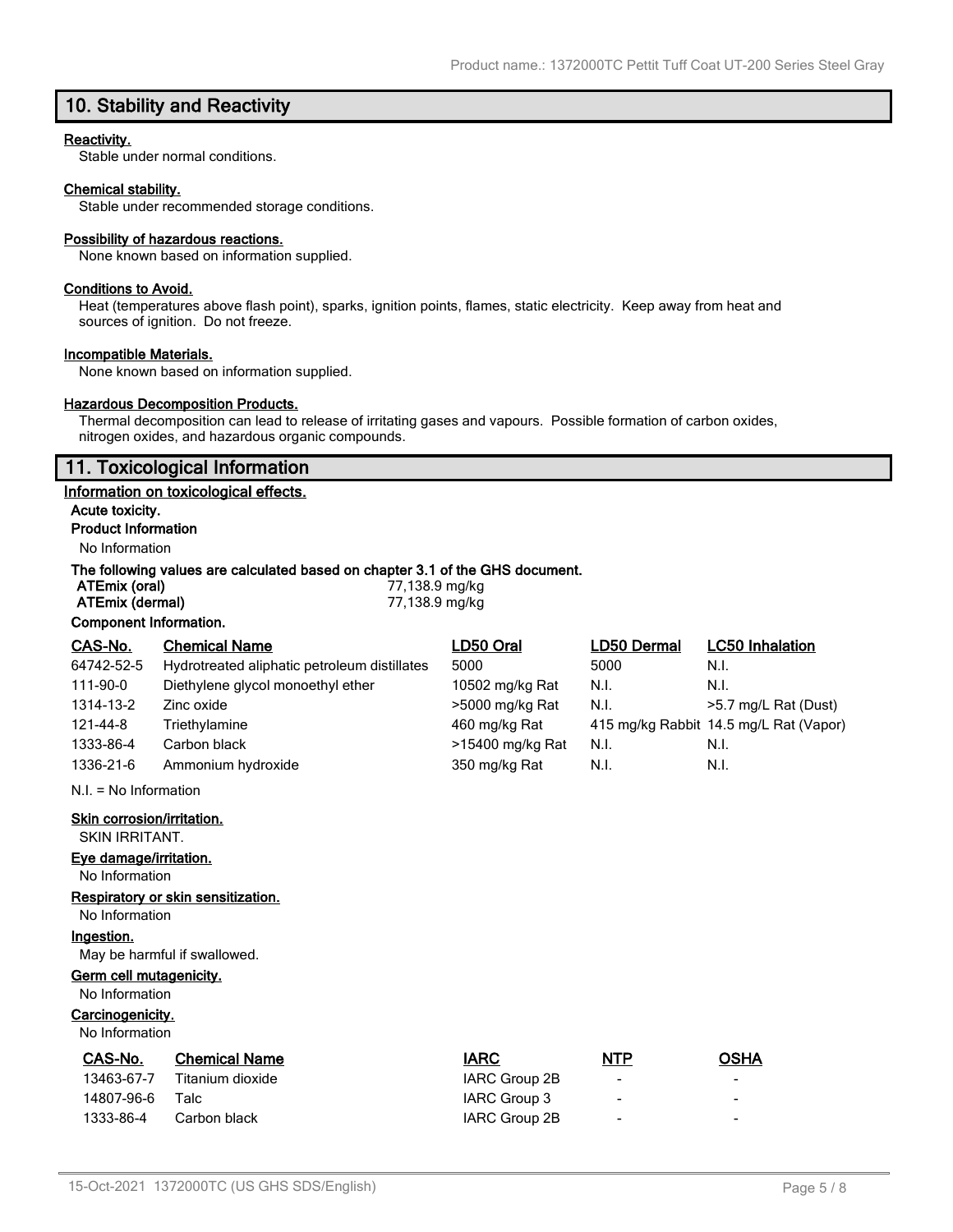# **Reproductive toxicity.**

No Information

#### **Specific target organ systemic toxicity (single exposure).**

No Information

#### **Specific target organ systemic toxicity (repeated exposure).**

May cause damage to organs through prolonged or repeated exposure.

### **Aspiration hazard.**

No Information

### **Primary Route(s) of Entry**

No Information

# **12. Ecological Information**

#### **Toxicity.**

16.49% of the mixture consists of ingredient(s) of unknown aquatic toxicity

# **Ecotoxicity effects.**

| <b>Chemical Name</b>                                          | <b>Toxicity to algae</b> | <b>Toxicity to fish</b>                                                                                                                                                                                           | Toxicity to daphnia and other<br>aquatic invertebrates                    |
|---------------------------------------------------------------|--------------------------|-------------------------------------------------------------------------------------------------------------------------------------------------------------------------------------------------------------------|---------------------------------------------------------------------------|
| Hydrotreated aliphatic petroleum<br>distillates<br>64742-52-5 |                          | LC50 96 h Oncorhynchus mykiss<br>>5000 mg/L                                                                                                                                                                       | EC50 48 h Daphnia magna<br>>1000 mg/L                                     |
| Diethylene glycol monoethyl<br>ether<br>111-90-0              |                          | LC50 96 h Lepomis macrochirus<br>10000 mg/L, LC50 96 h Lepomis<br>macrochirus 19100 - 23900 mg/<br>L, LC50 96 h Oncorhynchus<br>mykiss 11400 - 15700 mg/L,<br>LC50 96 h Pimephales promelas<br>11600 - 16700 mg/L | EC50 48 h Daphnia magna 3940<br>$-4670$ ma/L                              |
| Zinc oxide<br>1314-13-2                                       |                          | LC50 96 h Danio rerio 1.55 mg/L                                                                                                                                                                                   |                                                                           |
| Talc<br>14807-96-6                                            |                          | LC50 96 h Brachydanio rerio<br>$>100$ g/L                                                                                                                                                                         |                                                                           |
| Triethylamine<br>121-44-8                                     |                          | LC50 96 h Pimephales promelas<br>43.7 mg/L                                                                                                                                                                        | EC50 48 h Daphnia magna 200<br>mg/L                                       |
| Ammonium hydroxide<br>1336-21-6                               |                          | LC50 96 h Pimephales promelas<br>$8.2 \text{ ma/L}$                                                                                                                                                               | EC50 48 h water flea $0.66$ mg/L,<br>EC50 48 h Daphnia pulex 0.66<br>mg/L |

### **Persistence and degradability.**

No data are available on the product itself.

#### **Bioaccumulative potential.**

Discharge into the environment must be avoided.

| CAS-No.           | <b>Chemical Name</b>              | log POW |
|-------------------|-----------------------------------|---------|
| 111-90-0          | Diethylene glycol monoethyl ether | $-0.8$  |
| 121-44-8          | Triethylamine                     | 1.45    |
| Mobility in soil. |                                   |         |

# No information

# **Other adverse effects.**

No information

# **13. Disposal Considerations**

#### **Waste Disposal Guidance.**

Disposal should be in accordance with applicable regional, national and local laws and regulations.

Empty containers should be taken to an approved waste handling site for recycling or disposal.

# **14. Transport Information**

# **DOT**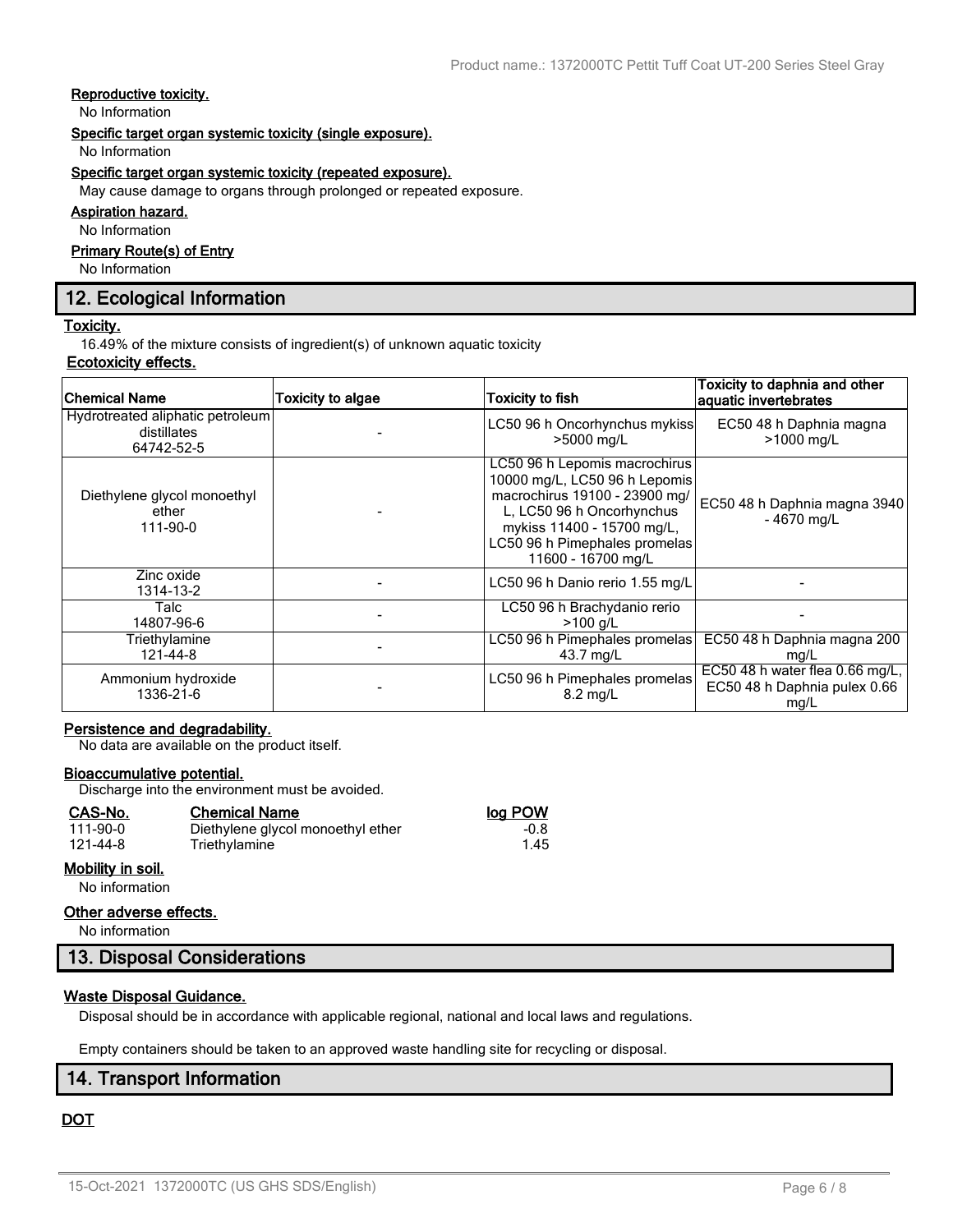| <b>Shipping Name:</b>          | Combustible Liquids, n.o.s.                                                               |
|--------------------------------|-------------------------------------------------------------------------------------------|
| <b>Hazard Class:</b>           | Comb lig.                                                                                 |
| UN/NA Number:                  | NA1993                                                                                    |
| <b>Packing Group:</b>          | Ш                                                                                         |
| <b>Additional Information:</b> | LTD QTY: This product may be reclassified as "limited quantity" per 49 CFR 173.150 (b)(3) |
| <b>IMDG</b>                    | No Information                                                                            |
| <b>Additional Information:</b> | Not regulated                                                                             |
| <b>IATA</b>                    | No Information                                                                            |
| <b>Additional Information:</b> | Not regulated                                                                             |

# **15. Regulatory Information**

# **International Inventories:**

| <b>TSCA</b>          | Complies                                                                                          |
|----------------------|---------------------------------------------------------------------------------------------------|
| <b>DSL</b>           |                                                                                                   |
| <b>DSL/NDSL</b>      |                                                                                                   |
| <b>EINECS/ELINCS</b> |                                                                                                   |
| <b>ENCS</b>          |                                                                                                   |
| <b>IECSC</b>         |                                                                                                   |
| <b>KECI</b>          |                                                                                                   |
| <b>PICCS</b>         |                                                                                                   |
| <b>AICS</b>          |                                                                                                   |
| <b>NZIOC</b>         |                                                                                                   |
| <b>TCSI</b>          |                                                                                                   |
| <b>TSCA</b>          | United States Toxic Substances Control Act Section 8(b) Inventory.                                |
| <b>DSL</b>           | Canadian Domestic Substances List.                                                                |
| <b>DSL/NDSL</b>      | Canadian Domestic Substances List/Canadian Non-Domestic Substances List                           |
| <b>EINECS/ELINCS</b> | European Inventory of Existing Chemical Substances/European List of Notified Chemical Substances. |
| <b>ENCS</b>          | Japan Existing and New Chemical Substances.                                                       |
| <b>IECSC</b>         | China Inventory of Existing Chemical Substances.                                                  |
| <b>KECL</b>          | Korean Existing and Evaluated Chemical Substances.                                                |
| <b>PICCS</b>         | Philippines Inventory of Chemicals and Chemical Substances.                                       |
| <b>AICS</b>          | Australian Inventory of Chemical Substances.                                                      |
| <b>NZIoC</b>         | New Zealand Inventory of Chemicals.                                                               |
| <b>TCSI</b>          | Taiwan Chemical Substance Inventory                                                               |

# **U.S. Federal Regulations:**

# **SARA SECTION 313:**

This product does not contain any chemicals that are subject to the reporting requirements of SARA 313. **TOXIC SUBSTANCES CONTROL ACT 12(b):**

This product does not contain any chemicals that are subject to the reporting requirements of TSCA 12(b).

# **CALIFORNIA PROPOSITION 65 CARCINOGENS**



Warning: The following ingredients present in the product are known to the state of California to cause Cancer..

**Chemical Name CAS-No.** Titanium dioxide 13463-67-7<br>Carbon black 1333-86-4 Carbon black